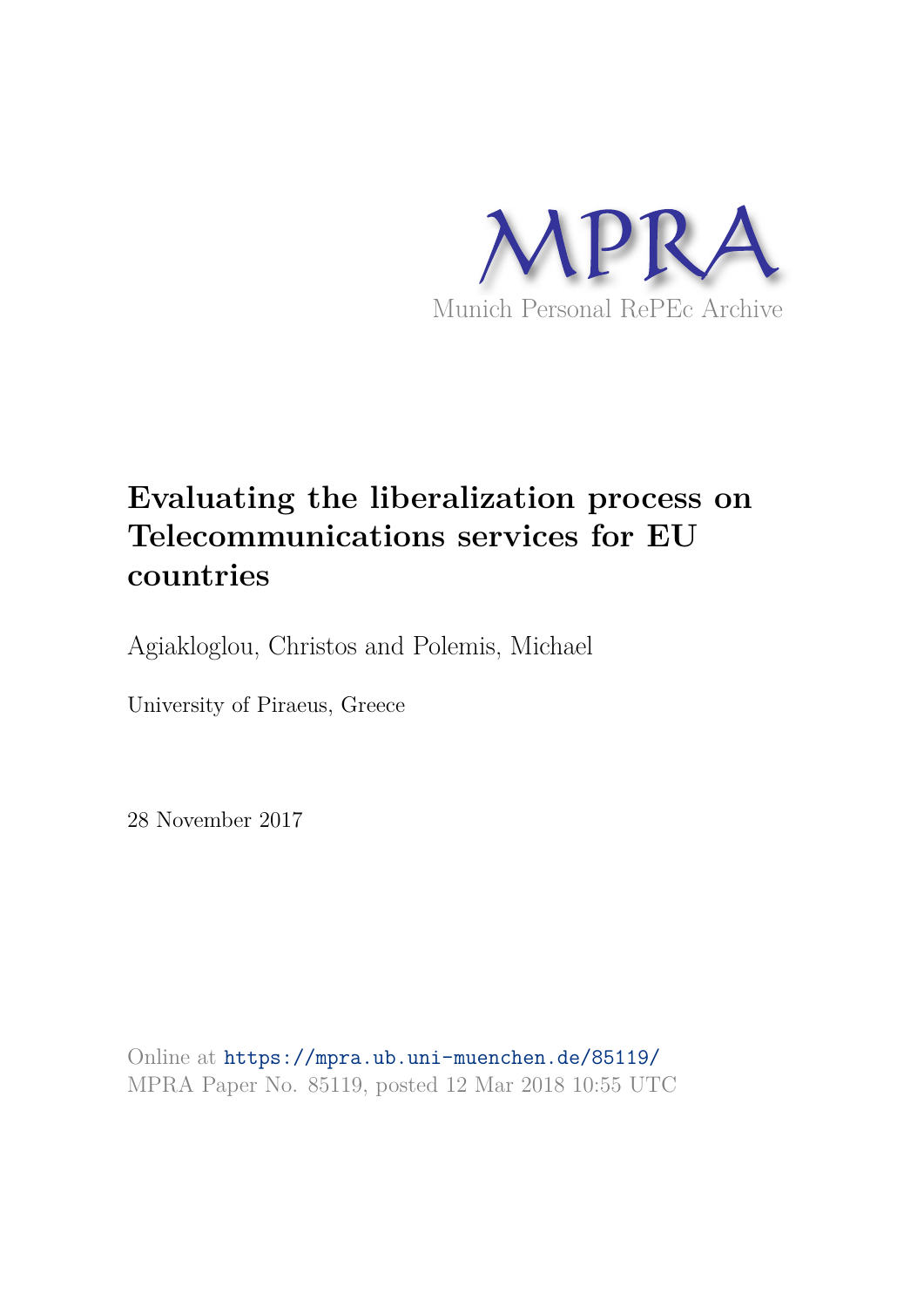# **Evaluating the liberalization process on Telecommunications services for EU countries**

### **Christos Agiakloglou and Michael Polemis\***

University of Piraeus, Greece

#### **Abstract**

This paper investigates the main determinants of Telecommunications demand for European Union (EU) countries using a panel data set for 19 EU countries over the period 1991-2010, capturing the years before and after the liberalization process. The goal is to clarify whether any changes in the demand of Telecommunications, as expressed by volume of traffic in local, mobile and international market segments, are attributed to regulatory process or to some other major drivers, taking also into account the relevant price elasticities. It turns out that the regulatory process does not seem to have significant impact on demand for Telecommunications services for the first period of liberalization.

*Keywords*: Telecommunications Demand, Price Elasticities, Regulation, Panel data

*JEL classifications***:** L51, L1, C2

\*Corresponding author: Department of Economics, University of Piraeus, 80 Karaoli & Dimitriou Str, Piraeus 18534, Greece. *E-mail address:* [mpolemis@unipi.gr.](mailto:mpolemis@unipi.gr)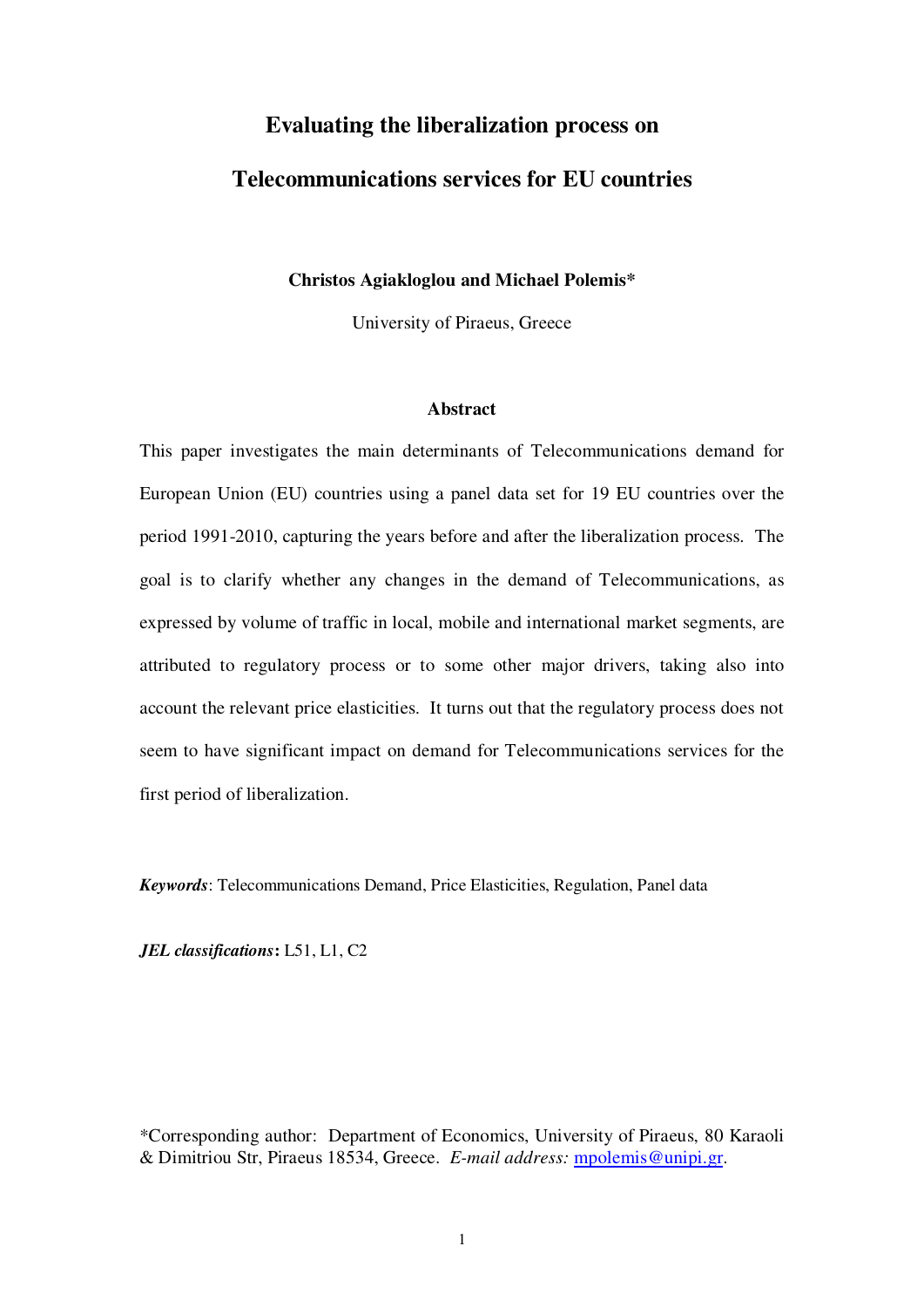#### **1. INTRODUCTION**

The Telecommunications sector in Europe has undergone substantial regulatory and institutional reorganizations over the last two decades. Specifically, the European Union (EU) has issued several directives (1998/84/EC, 2002/21/EC and 2009/140/EC) in order to promote effective competition in each market segment of the sector. The primary goal of these Directives was to establish a common regulatory framework in Telecommunications within the EU countries, although, in practice, the implementation process varied considerably across member states.

 As a result, the Telecommunications industry in EU has changed drastically, in terms of the intensity of competition, moving from a pure monopolistic environment to a regulated regime, where this regulatory process was controlled by National Regulatory Authorities, known as NRAs (Beesley and Littlechild, 1989). Indeed, up to the early '90s the Telecommunications sector in Europe was governed by vertically integrated state-owned companies, whereas after this period several policy actions have been taken to facilitate regulation in terms of formulating prices and revenues to meet social and macroeconomic goals (Boylaud and Nicoletti, 2001). The liberalization of the industry was a necessary tool to eliminate distortions, generated by the Public Telecommunications Operators (PTOs) that failed to meet social goals, and to enhance competition in order to provide better quality of services at lower prices (Newbery, 2002). Meanwhile, the demand for Telecommunications services has overall increased over the last few years, without being able though to determine whether this increase is due to market opening or to other macroeconomic and demographic factors, such as economic activity, population density, technology and human needs.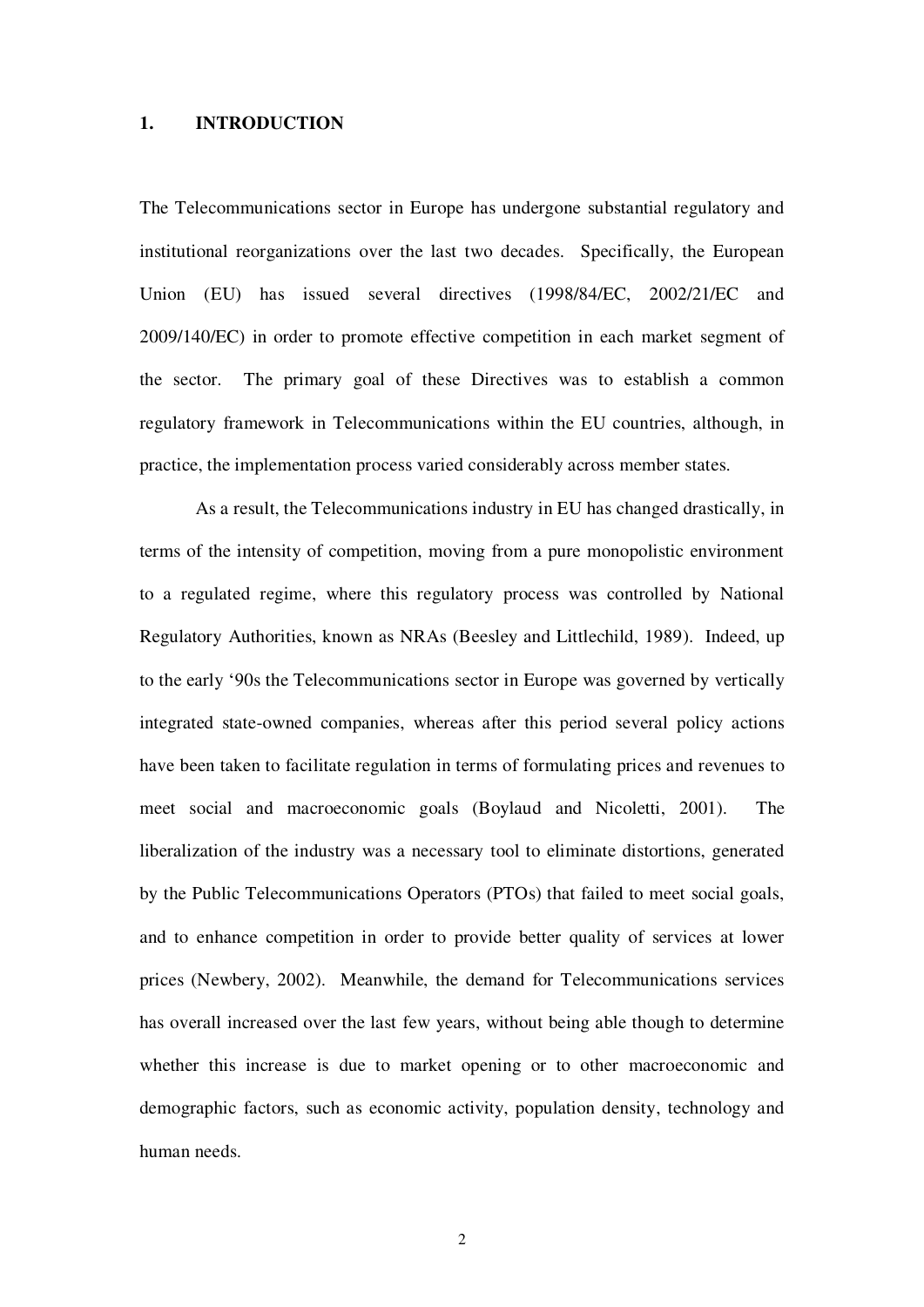These two fundamental characteristics of the Telecommunications sector, i.e., the regulatory process and all determinants of demand, gave researchers the incentive to analyze and investigate the behavior of the industry. For example, Laffont and Tirole (1993 & 2000) focused their research on regulation and they concluded that a good regulatory framework requires cost and demand information. Other studies examined the impact of structural reforms, such as regulation, competition and privatization, on telecommunications performance, see for example Agiakloglou and Polemis (2017) and Wallsten (2001), whereas several other studies attempted to analyze the Telecommunications demand using different empirical approaches, see for example, Agiakloglou and Karkalakos (2007), Agiakloglou and Yiannelis (2005), Madden and Savage (2000), Wright (1999), Garin Munoz and Perez Amaral (1998), Sandbach (1996), Acton and Vogelsand (1992) and Bewley and Fiebig (1988). Clearly, determining demand conditions for Telecommunications is not only important for the operating companies but it is also essential for the NRAs. Existing companies need to know how their demand is formulated to design their strategies for their short run and long run internal and market goals, whereas NRAs need to know market conditions to pursue policies and set rules regarding the structure, the conduct and the performance of the industry.

 As it is known, demand conditions for Telecommunications services are determines by volume of traffic of calls in each market segment and prices (see for example Squire, 1973 and Rohlfs, 1974) as well as by several other macro and micro economic factors, discussed in detail by Taylor (1994). Hence, it is very interesting to assess the impact of regulation, competition and privatization on Telecommunications demand for EU countries before and after the liberalization period. The aim of this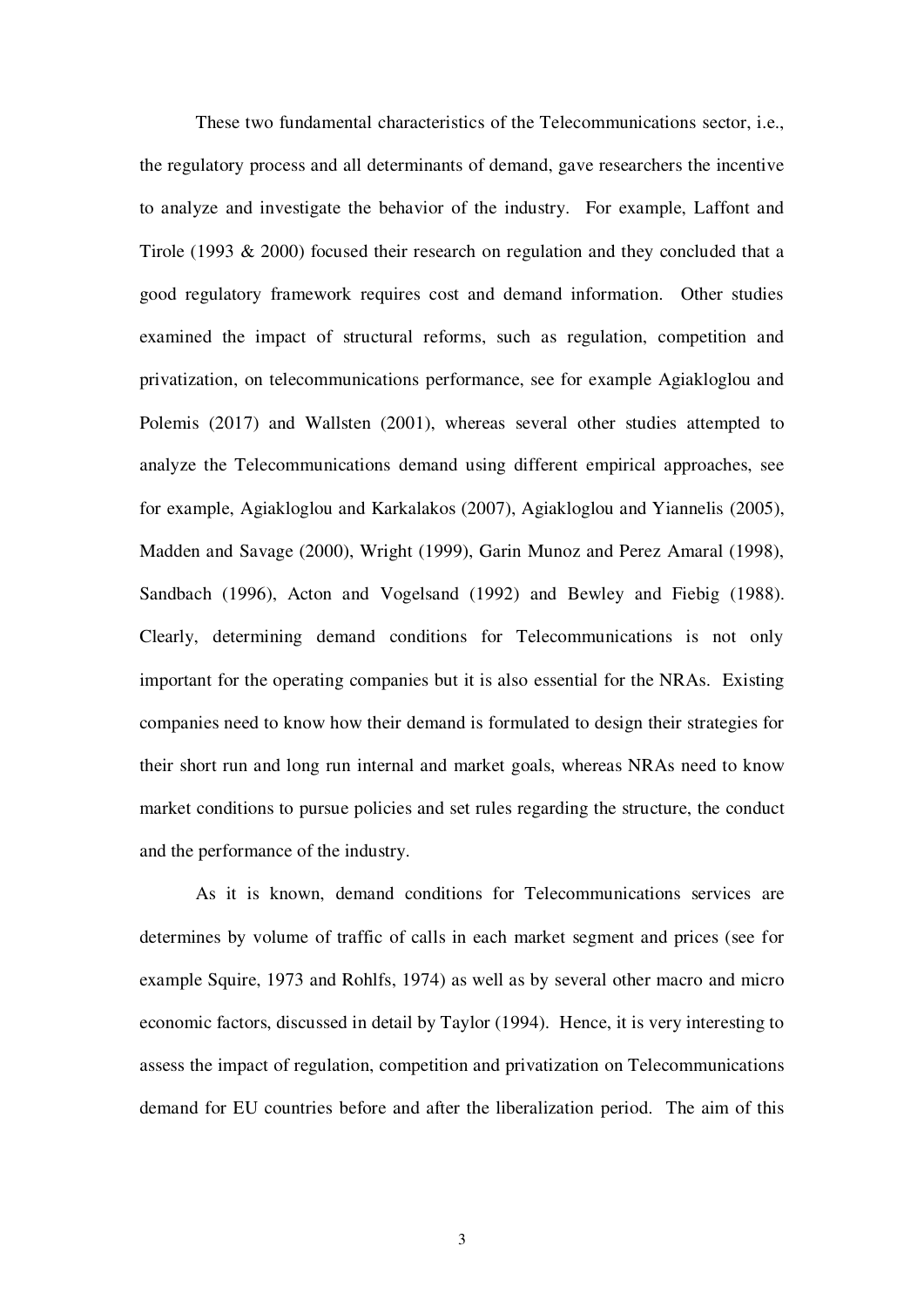study is to clarify whether the deregulation process has affected volume of calls in three market segments, such as local, mobile and international calls.

 The paper is organized as follows. Section 2 presents the data and the variables used in the relevant econometric methodology. Section 3 reports and analyzes the empirical results, whereas the concluding remarks as well as some policy implications are portrayed in Section 4.

### **2. DATA AND MODEL**

-

We consider volume of calls as the main response variable to study demand for Telecommunications for three market segments such as: a) local, measured by fixed to fixed telephone traffic in minutes (LOCAL), b) mobile, measured by domestic mobile telephone traffic in minutes (MOB) and c) international, measured by total international outgoing fixed telephone traffic in minutes (INTER). These variables are obtained from the World Telecommunications / ICT Indicators database (June 2014) published by the International Telecommunications Union (ITU) for 19 EU countries over the period  $1991 - 2010$ .<sup>1</sup>

 The explanatory variables used to identify the behavior of these response variables are categorized in two sets: a) structural reform variables and b) macroeconomic and demographic variables. The first set of explanatory variables tries to capture the impact of structural reforms, such as regulation, competition and privatization, on the volume of Telecommunications services. For this reason we use: a) for regulation the Regulatory Reform Index (RRI), an index that measures the level

<sup>&</sup>lt;sup>1</sup> The E.U. countries are the following: Austria, Belgium, Czech Republic, Denmark, Finland, France, Germany, Greece, Hungary, Ireland, Italy, Luxembourg, Netherlands, Poland, Portugal, Slovakia, Spain, Sweden, and the United Kingdom.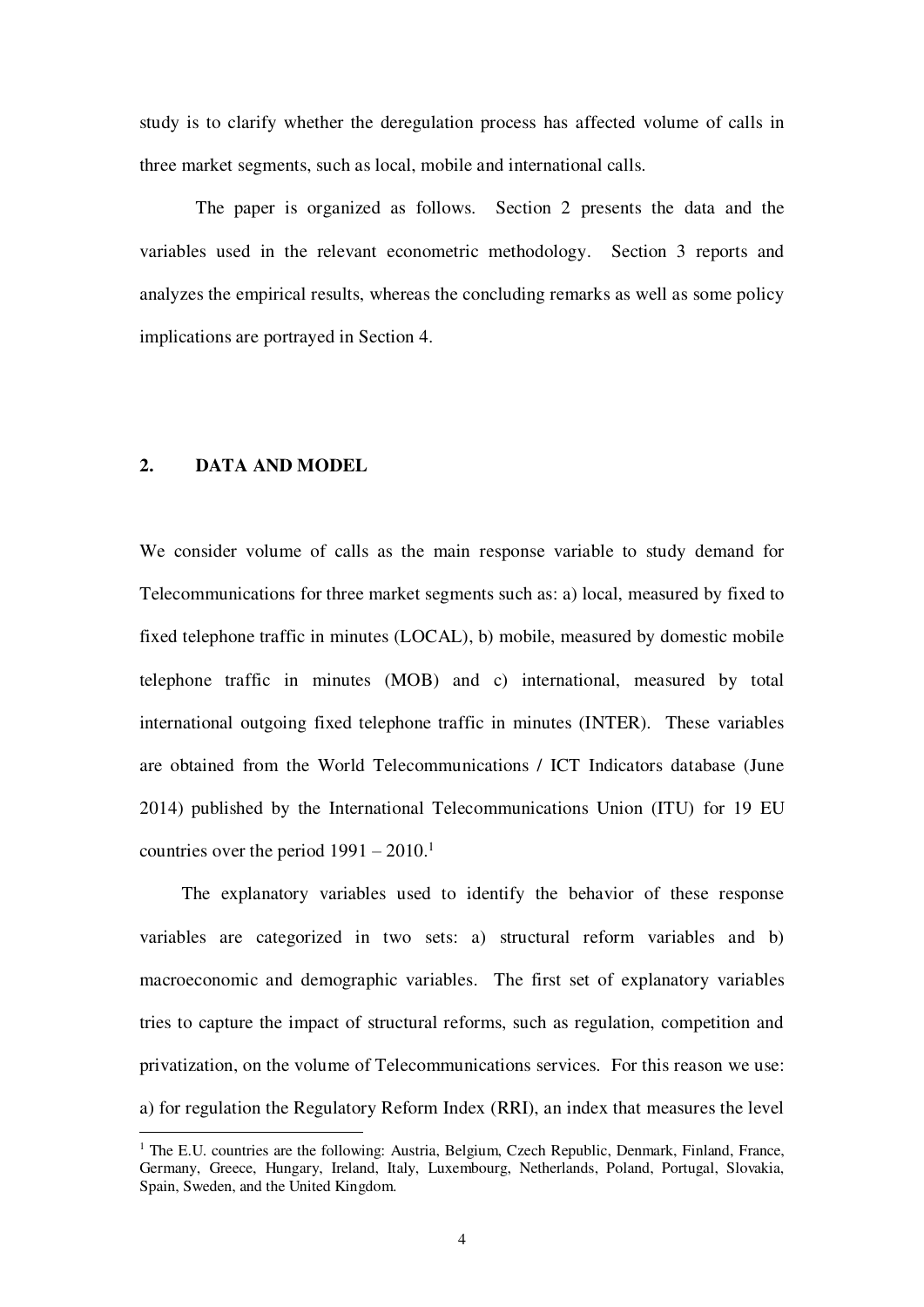of regulation in Telecommunications for each country, taking values from 0 to 6, meaning perfectly deregulated market to totally regulated market respectively, b) for privatization a dummy variable (PRIV) taking the value of one when the percentage of shares in the PTO owned by the government is less than 50% and zero otherwise and c) for competition three dummy variables (COMP\_LOCAL, COMP\_MOB and COMP\_INTER) accounting for the competitive conditions prevailing in local-trunk, mobile and international market segments, respectively, taking the value of one if competition exists in each of the three market segments and zero otherwise. The data for all of the above variables is obtained directly from the OECD regulation database. It is interesting to point out that the RRI index is formed according to the methodology of Conway and Nicoletti (2006) capturing several elements of market structure and it has been used in several other empirical studies (see, for example, Li and Lyons, 2012, Pompei, 2013, Nesta *et al*, 2014).

 The second set of variables includes some macroeconomic and demographic variables such as: a) the FRASER index, b) the number of active subscribers per 100 inhabitants for local-fixed and mobile market segments, i.e., F\_SUBS and M\_SUBS respectively, and c) population density (POP). Specifically, the FRASER index is a very important measure that declares the prevailing degree of economic risk in each country. This index takes values from 0 to 10, with the highest value indicating less economic risk, and it is generated as a weighted average of five main macroeconomic factors such as: i) the size of government, ii) the legal system and property rights, iii) the access to sound money, iv) the freedom to trade internationally and v) the regulation of credit, labor and business (see Gwartney *et al*., 2012). Data for the FRASER index and for the aforementioned demographic variables is drawn from the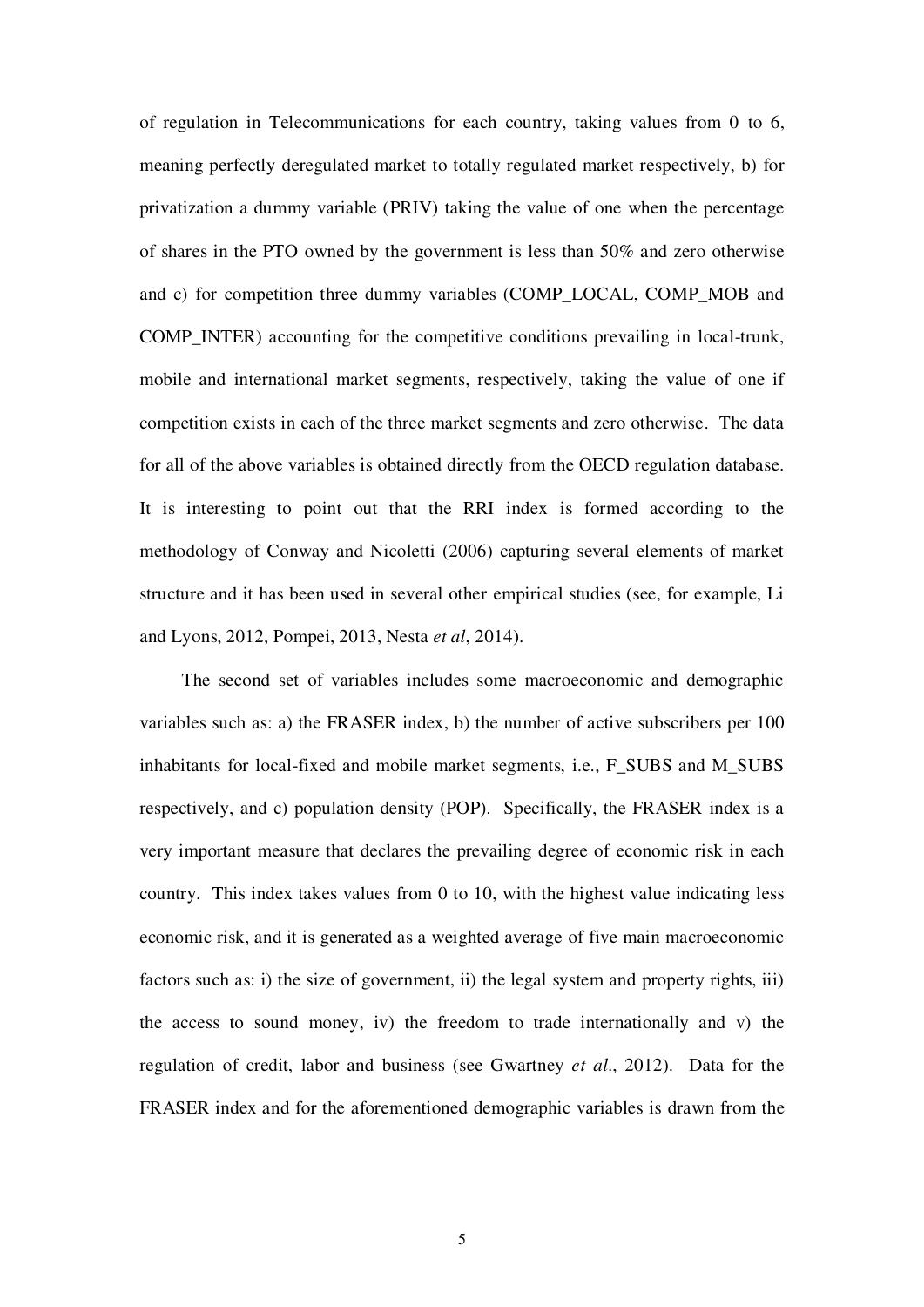FRASER Institute and from the World Development Indicators Database available from the World Bank respectively.

The model adopted for this study is given by the following equation:

$$
Y_{jii} = a_0 + a_1 R R I_{ii} + a_2 COMP_{ii} + a_3 PRIV_{ii} + a_4 X_{ii} + \gamma_t + u_i + \varepsilon_{ii}
$$
\n(1)

where all non-index variables are in natural logarithms,  $j = 1, 2, 3$  denotes the three dependent variables, i.e., LOCAL, MOB and INTER, for all countries (*i*) at time *t* and the errors  $(\epsilon_{it})$  are uncorrelated to each other.  $X_{it}$  is a vector of control variables described above.<sup>2</sup> The  $\gamma_t$  stands for the time fixed effects and  $u_i$  are the country fixed effects that control for differences across countries (see Agiakloglou and Polemis, 2017).

## **3. EMPIRICAL RESULTS**

Model (1) is estimated using OLS with fixed effects for each of the three market segments and the results are reported on Table  $1<sup>3</sup>$  As can be seen from column one of this table none of the three structural reform variables affects the volume of fixed telephone traffic in the local market segment, since their coefficients are not statistically significant. This result denotes that the deregulation process does not affect the volume of calls for this specific market segment.<sup>4</sup> One possible explanation for this finding can be attributed to the fact that the demand for this particular segment of the Telecommunications market has not been increased, since other modes of

<sup>&</sup>lt;sup>2</sup> It is interesting to indicate that several other macroeconomic variables are included to model (1), such as Gross Domestic Product (GDP), Foreign Direct Investments (FDIs), Exports to GDP (EX) and the level of Total Employment (EMPL), but these variables did not produce significant results for all cases and therefore have been excluded.

 $3 \text{ Model } (1)$  is also estimated with random effects, but the Hausman (1978) test did not accept the null hypothesis of these effects.

<sup>&</sup>lt;sup>4</sup> Indeed, from the analysis of raw data it is evident that the mean volume traffic for all EU countries before the liberalization period is slightly larger than its counterpart after the liberalization period.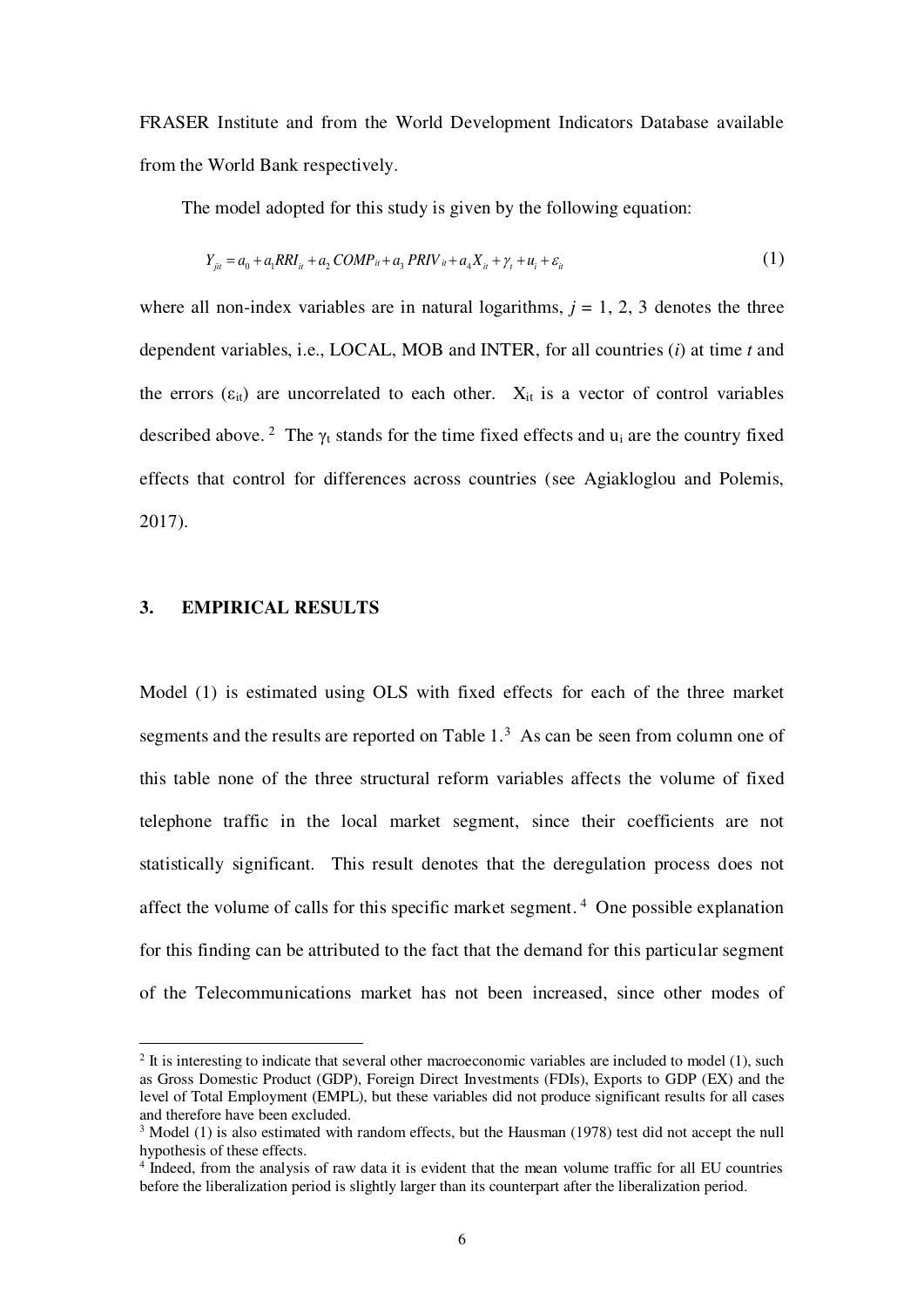Telecommunications have been risen absorbing part of this volume of traffic. Hence, the volume of fixed telephone traffic is affected by the other variables included in model (1).

 Specifically, the number of active subscribers per 100 inhabitants for fixed telephone lines has a positive and statistically significant impact on the level of traffic volume for the local market segment. However, its magnitude is rather small, i.e., equal to 3.9%, meaning that a 100% increase (decrease) of the number of subscribers will lead to a roughly 4% increase (decrease) of the traffic volume, *ceteris paribus*. This small magnitude is probably attributed to the fact that subscribers tend to apply for fixed line connections not basically to make telephone calls, but to obtain other high value added complementary services bundled to a fixed line. Therefore, it is more important for firms, in terms of pricing, to charge low prices for fixed telephony and high prices for all other complementary services, such as internet and broadband connections, as well as cable TV.

 On the other hand, the other two variables, population density and FRASER index, have a negative and statistically significant impact on the level of traffic volume for fixed telephony. Clearly, as population density increases, the volume of fixed telephone traffic decreases, indicating the existence of a substitution effect, i.e., people tend to substitute fixed telephony with other more advanced ways of communications, such as mobile telephony. Similarly, as the economic risk of a country decreases, meaning that the FRASER index increases, people tend to use more often other means of communications rather than fixed telephony, such as broadband services.

 Column two of Table 1 reports the results obtained from the estimation of model (1) for the mobile market segment. As can be seen from this column the structural

7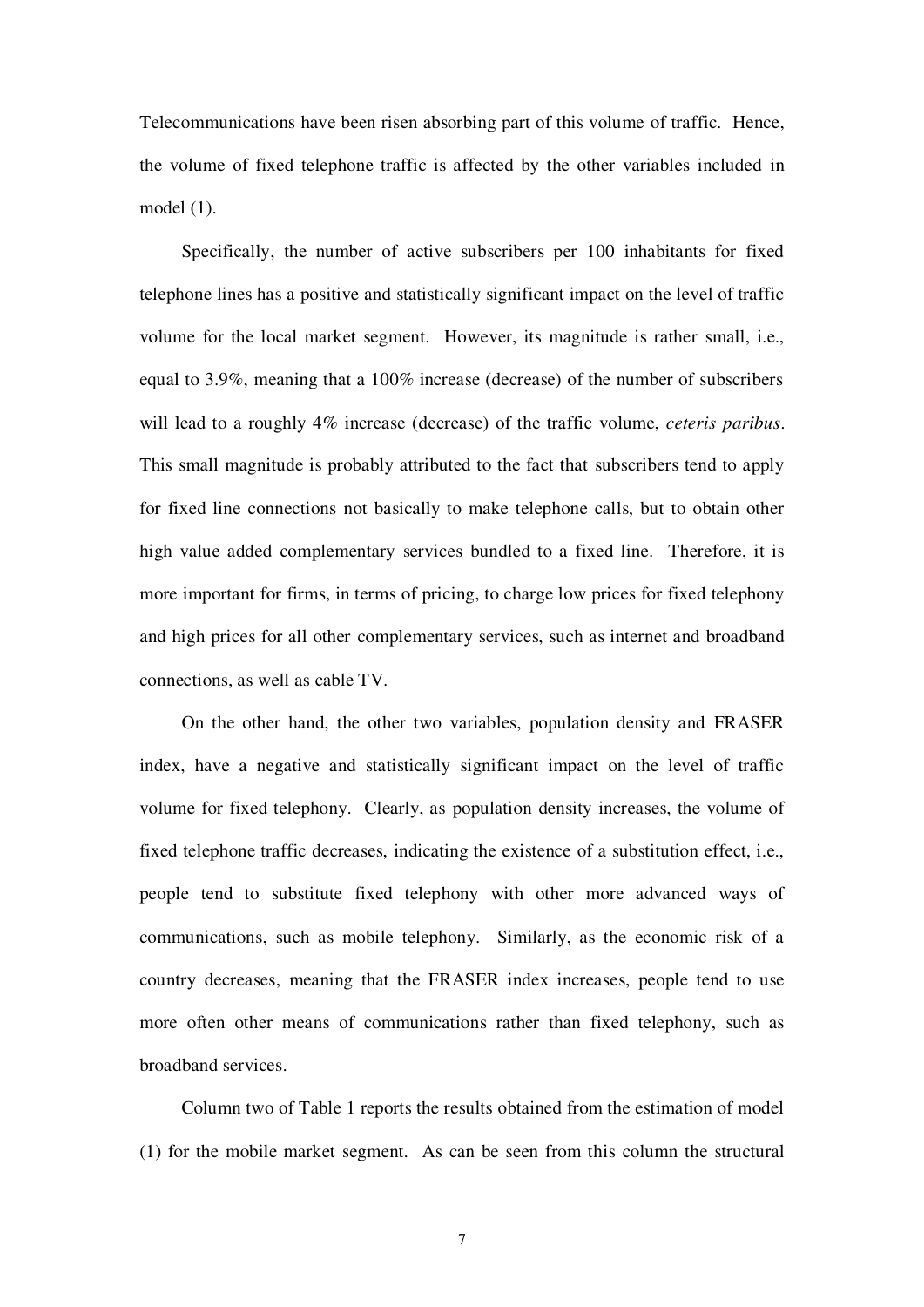reform variables provide mixed results. In particular, the level of competition has positive and statistically significant effect on volume, although, its magnitude is small, relative to the constant term, since it is a dummy variable, indicating that competition has minor impact on the volume of mobile telephony. Similarly, privatization has positive and statistically significant effect on volume with an estimate of 0.14, lower than the 0.51 estimate of competition, indicating that more privatization does not necessarily lead to a large increase in volume. On the contrary, the volume of mobile telephony is not affected by the level of regulation, since its coefficient is not statistically significant. Perhaps, one possible explanation for this finding is attributed to the fact that the market for mobile telephony has opened instantly without the necessary regulatory enforcement period.

 The other three variables, such as the number of mobile subscribers, the population density and the FRASER index, do statistically significant affect the behavior of the dependent variable. For example, the volume of mobile telephony is positively related to the number of mobile subscribers, as expected and similarly found in the case of local telephony. Likewise, population density and FRASER index have positive impact on the volume of mobile telephony, a result though that it is in alignment with the one obtained for fixed telephony. This finding supports the argument that people tend to use more mobile telephony, instead of conventional means of communication, such as fixed telephony, as economic activity grows along with the population density. It is also interesting to point out that the magnitude of the coefficient of FRASER index is significantly larger than the estimates of the coefficients of the other two variables, such as M\_SUB and POP, a finding that highlights the importance of a stable economic environment, mostly evident in EU.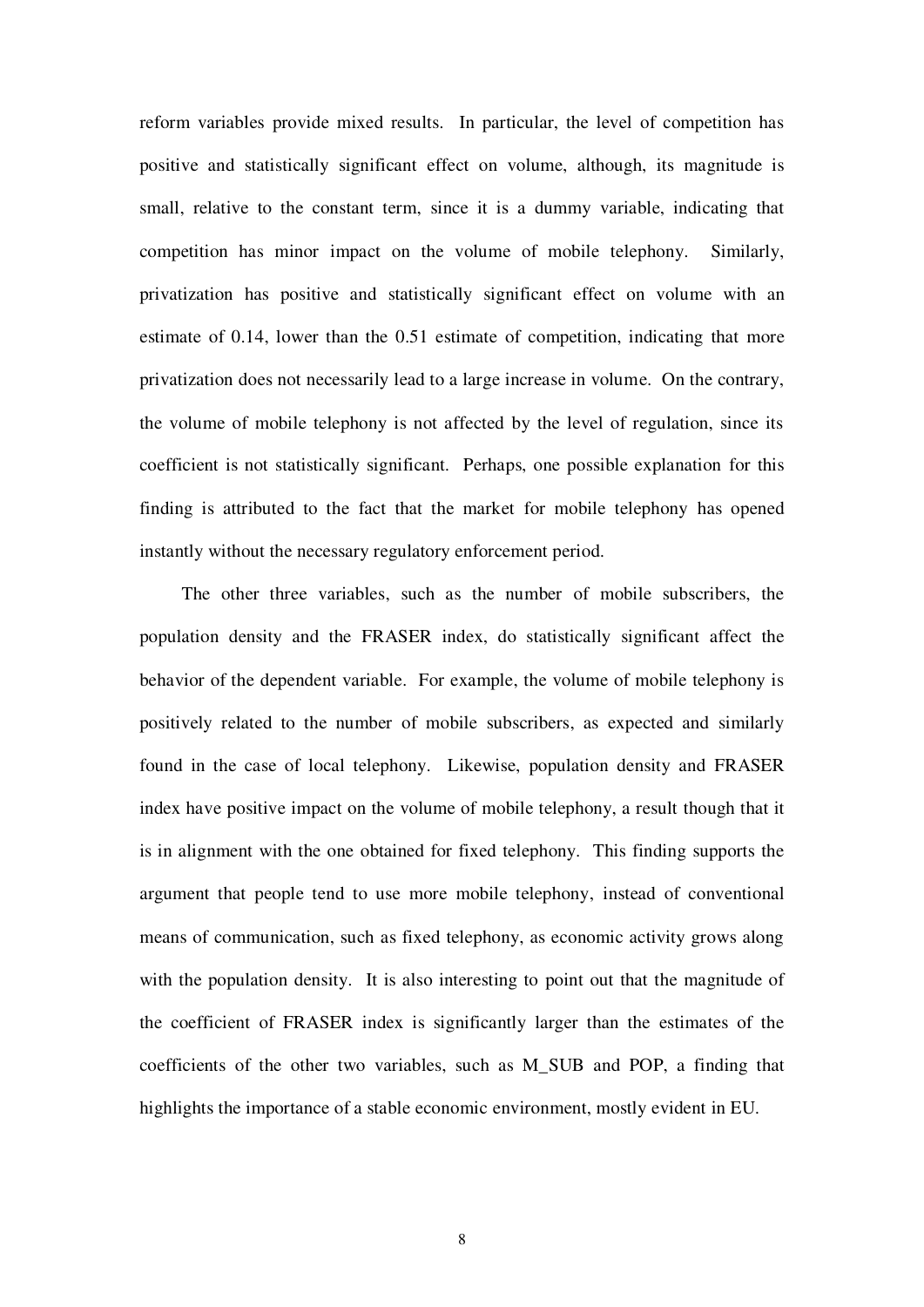Finally, column three of Table 1 depicts the estimated results by using the international volume traffic as the dependent variable. The effect of structural reform variables on international calls is different than the one obtained from the other two market segments. In this case, only the level of competition has statistically significant effect on volume of international calls, while the other two structural reform variables, such as privatization and regulation, do not play any role in determining the volume of this market segment. This finding can be justified by the fact that it is relatively easy for potential firms to enter the market and provide international calls at competitive prices. However, the magnitude of the estimated coefficient of competition is relatively small, as indicated in the other two market segments, revealing that competition has limited impact on international volume traffic.

 The number of fixed subscribers, the population density and the FRASER index have statistically significant impact on the volume of international calls, as has been found for the other two market segments. However, all estimates of their coefficients are positive, compared to the fixed telephony at the local market, indicating that as economy grows, along with population density and the number of subscribers, the traffic for international calls increases. This result is attributed to the fact that people prefer to make their international calls through fixed line connections since calls are typically less expensive than calls made through mobile telephony. Similarly to the mobile market the magnitude of the coefficient of the FRASER index is substantially larger than the other two control variables, meaning that the level of the economic activity of a country is more is more important than the number of subscribers and population density.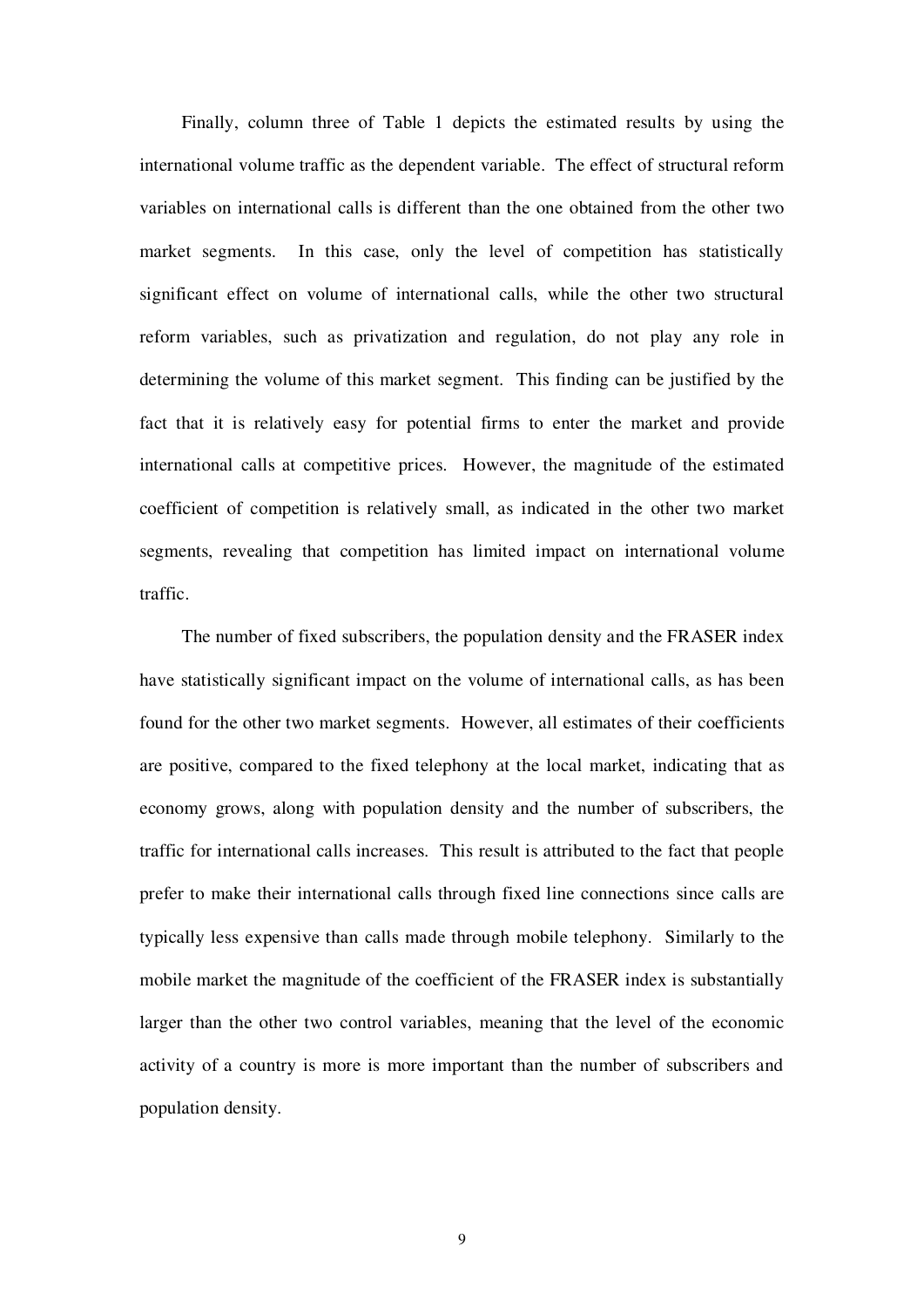Clearly, to support further the findings of this study a complimentary analysis is implemented in terms of estimating own and cross price elasticies for Local and Mobile market segments in order to obtain robust and meaningful results using only prices for Fixed and Mobile calls as regressors in model (1). For this reason we use the price of a three minute local call to a fixed telephone line at pick rate, named as PRL, and the mobile cellular prepaid price of a three minute local call, at pick on net rate, named as PRM, as a proxy variable of a regular price of three minutes mobile call. The values of these prices are obtained from the World Telecommunications / ICT Indicators database (June 2014) published by the ITU and the estimated own and cross price elesticities for fixed and mobile telephony are reported on Table 2.<sup>5</sup>

 In particular, column one of Table 2 reports the estimated results of regressing volume of fixed telephony on its own price and on the price of mobile telephony. The own price elasticity of fixed telephony is equal to -0.53, whereas the cross price elasticity of fixed telephony using prices of mobile telephony is equal to 0.15. All estimates are statistically significant and have the anticipated signs. More specifically, the absolute value of the own price elasticity of fixed telephony is less than one, indicating inelastic demand, whereas the positive cross price elasticity suggests the existence of a substitution effect. However, the magnitude of the cross price elasticity is small, close to zero, revealing that a price increase of the mobile telephony has a minor and negligible effect on the demand for fixed telephony.

 In contrast, the own price elasticity of mobile telephony is equal to -0.82, whereas the cross price elasticity of mobile to fixed telephony equals to 0.85, as can been seen from column two of Table 2. These results are obtained by regressing volume of mobile telephony on its own price and on the price of fixed telephony and

 5 Data for uniformly defined prices of international calls was not available.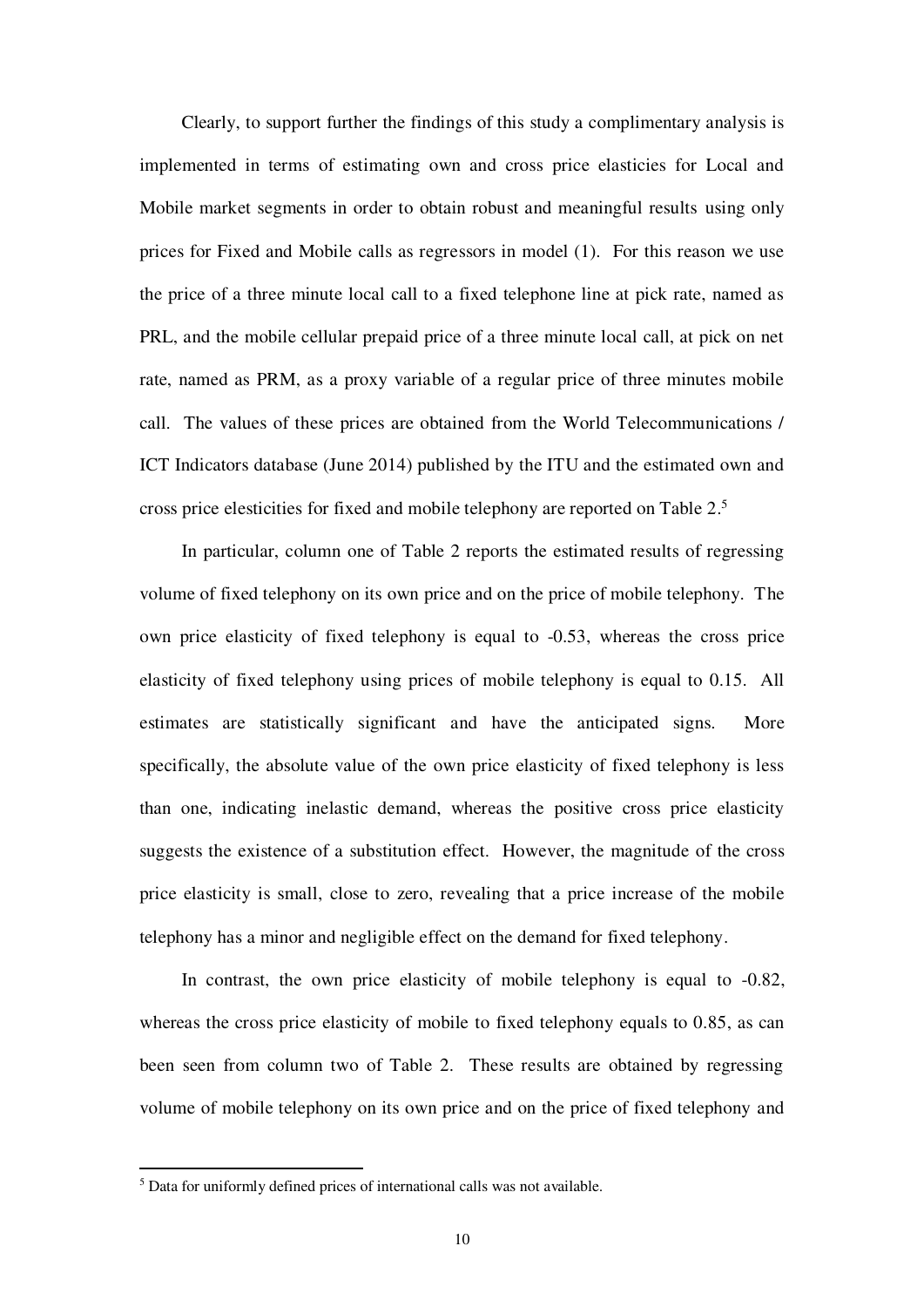all estimates are statistically significant and have the proper signs. The own price elasticity of mobile telephony is in absolute terms less than one, indicating also an inelastic demand for this market, whereas the cross price elasticity is positive, declaring the existence of a substitution effect.

 Nevertheless, important results emerge by comparing the estimates of own and cross price elasticities obtained by the two market segments. First, the magnitude of the own price elasticity of mobile telephony is larger in absolute terms than the one obtained in fixed telephony. This finding can be explained by the fact that fixed subscribers are less active to change provider than mobile subscribers. On the other hand, the magnitude of the cross price elasticity of mobile telephony is almost six times larger than its counterpart cross price elasticity for fixed telephony, indicating that the substitution effect is more sensitive towards the mobile rather than the fixed telephony market to price changes.

# **4. CONCLUDING REMARKS AND POLICY IMPLICATIONS**

This paper studied the main determinants of Telecommunications demand for three market segments (local, mobile and international) before and after the the liberalization process of the industry across 19 EU countries. The aim of this research was to explore the impact of structural reform variables, such as, regulation, competition and privatization, on traffic volume of calls in each of the three market segments taking also into account some other demographic and macroeconomic factors.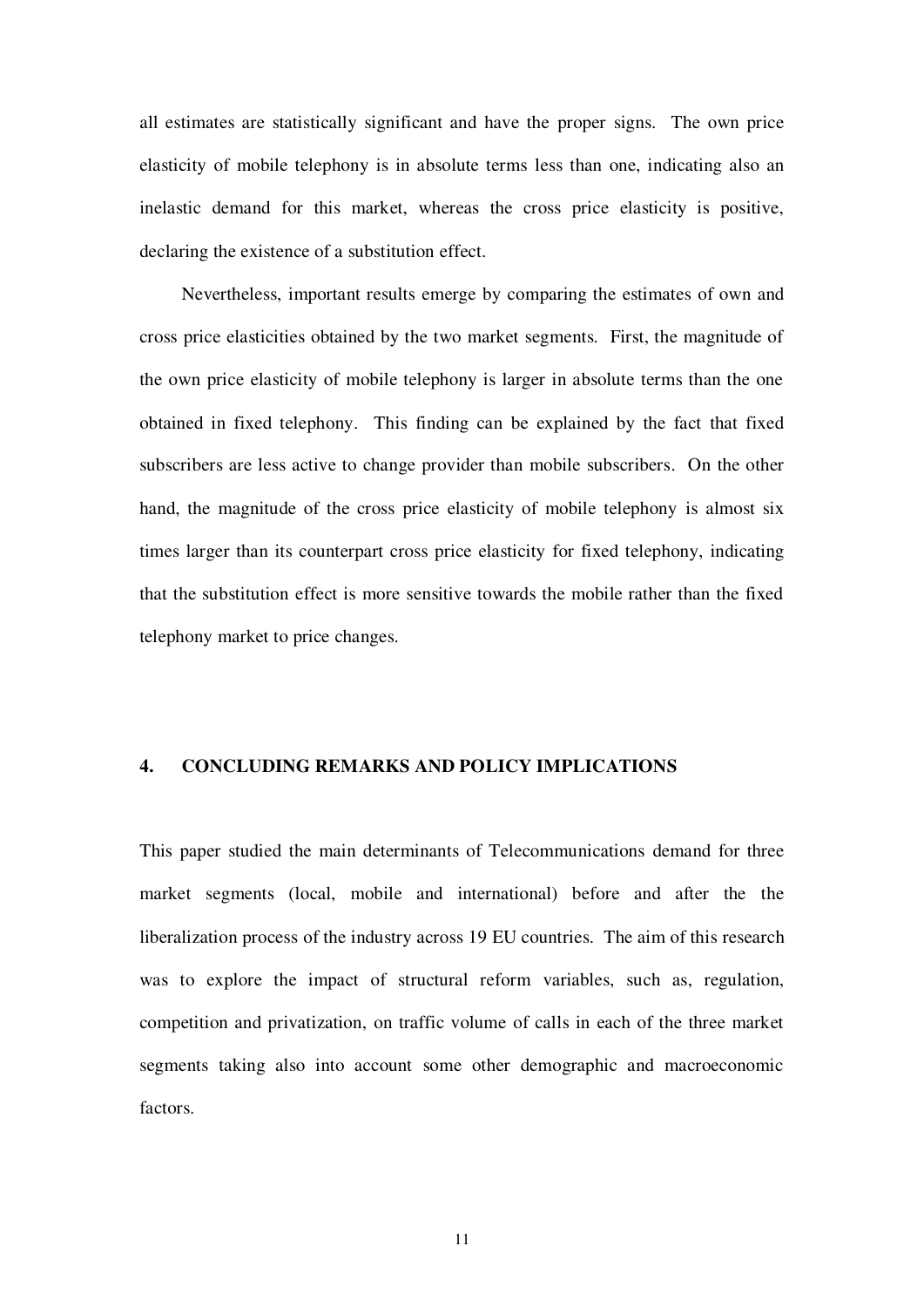The empirical findings based on a panel fixed effects static model suggest that structural reform variables do not have uniform impact on volume of calls in all of the three examined market segments. In particular, for the local market none of the three structural reform variables play significant role in determining the volume of calls. On the contrary, competition and privatization do affect positively and statistically significant the volume of mobile calls, whereas the level of regulation does not influence at all the volume of this market. Finally, for the international market only the level of competition has positive and statistically significant effect on volume of calls compared to the other two structural reform variables.

 Moreover, the aforementioned findings are in alignment with the existing economic conditions. The local market seems to remain unaltered by the liberalization process, simply because the tendency was to move away from this market to some other niche markets, such as mobile. On the other hand, the mobile and the international markets have been affected mainly by competition due to gradually decreases in prices. The switching of the demand from fixed to mobile telephony can also be supported by the positive sign of the cross price elasticity. This result strongly suggests the existence of a substitution effect between fixed and mobile demand, favorable towards mobile telephony, revealing the robustness of the empirical findings.

 Finally, all other macroeconomic and demographic variables do statistically significant affect the volume of calls in all three market segments, but, to some extent, at a different impact. As it is showed, the number of subscribers affects positively the volume of calls in all markets. However, the population density and the level of economic risk, have a negative impact on the level of traffic volume only for fixed telephony at the local market segment, a result that can be attributed to the fact that as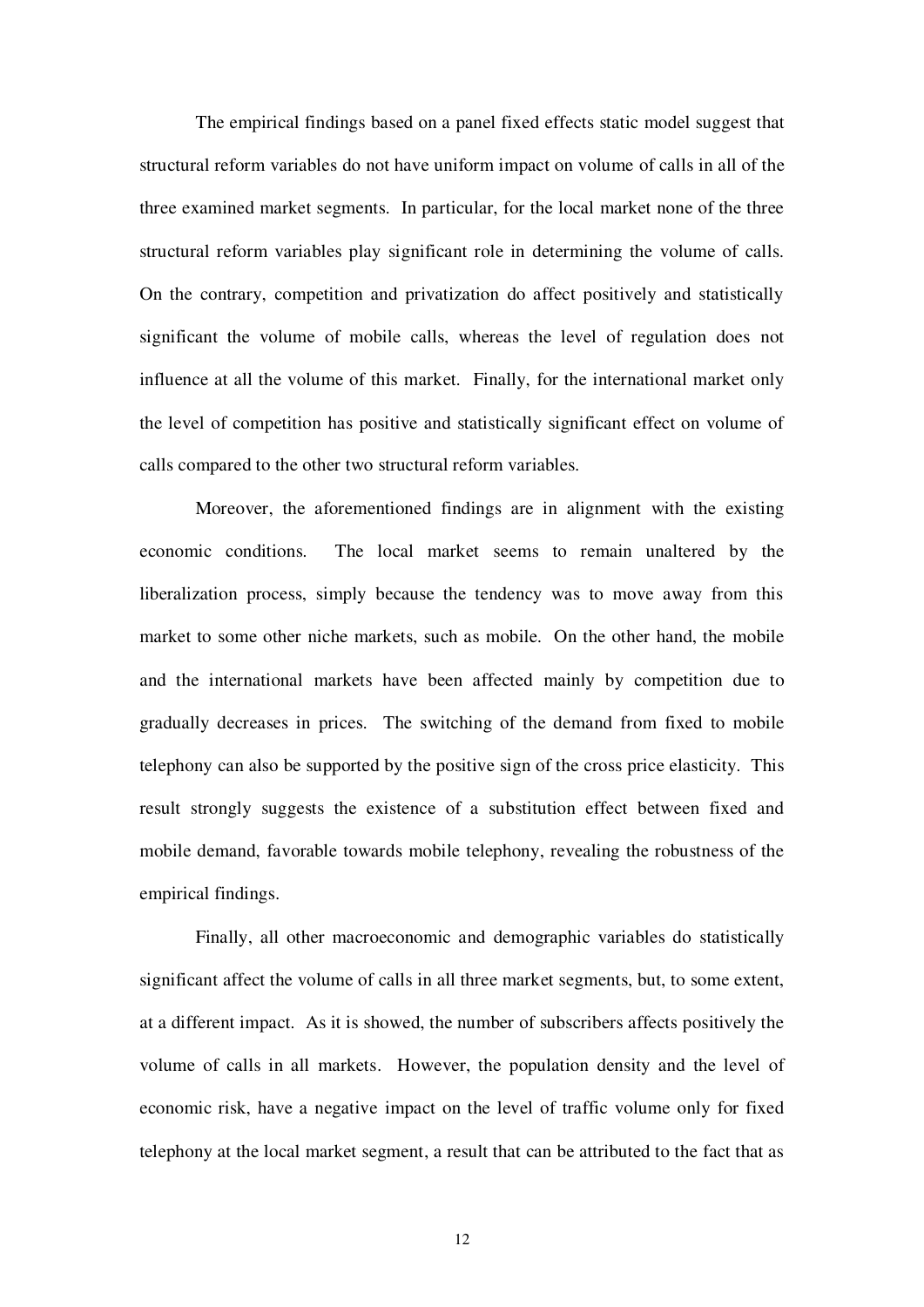economy and technology grow the relative importance of fixed telephony to the overall Telecommunications sector decreases.

 Hence, it turns out that the regulatory process did not have substantial impact on Telecommunications demand for the first period of liberalization. The demand for Telecommunications for the three examined market segments seems to be affected by other factors and, therefore, policy makers should not pursue strategies towards to a more regulated industry. The opening of the Telecommunications sector, due to regulatory efforts, gave the incentive to several companies to enter the market offering products and services at competitive prices. As a result these companies gained market shares from the incumbent without though being able to increase the demand for Telecommunications in the EU.

# **Acknowledgments**

We would like to thank Prof. Teodosio Pérez Amaral for his constructive comments and suggestions on an earlier version of this paper.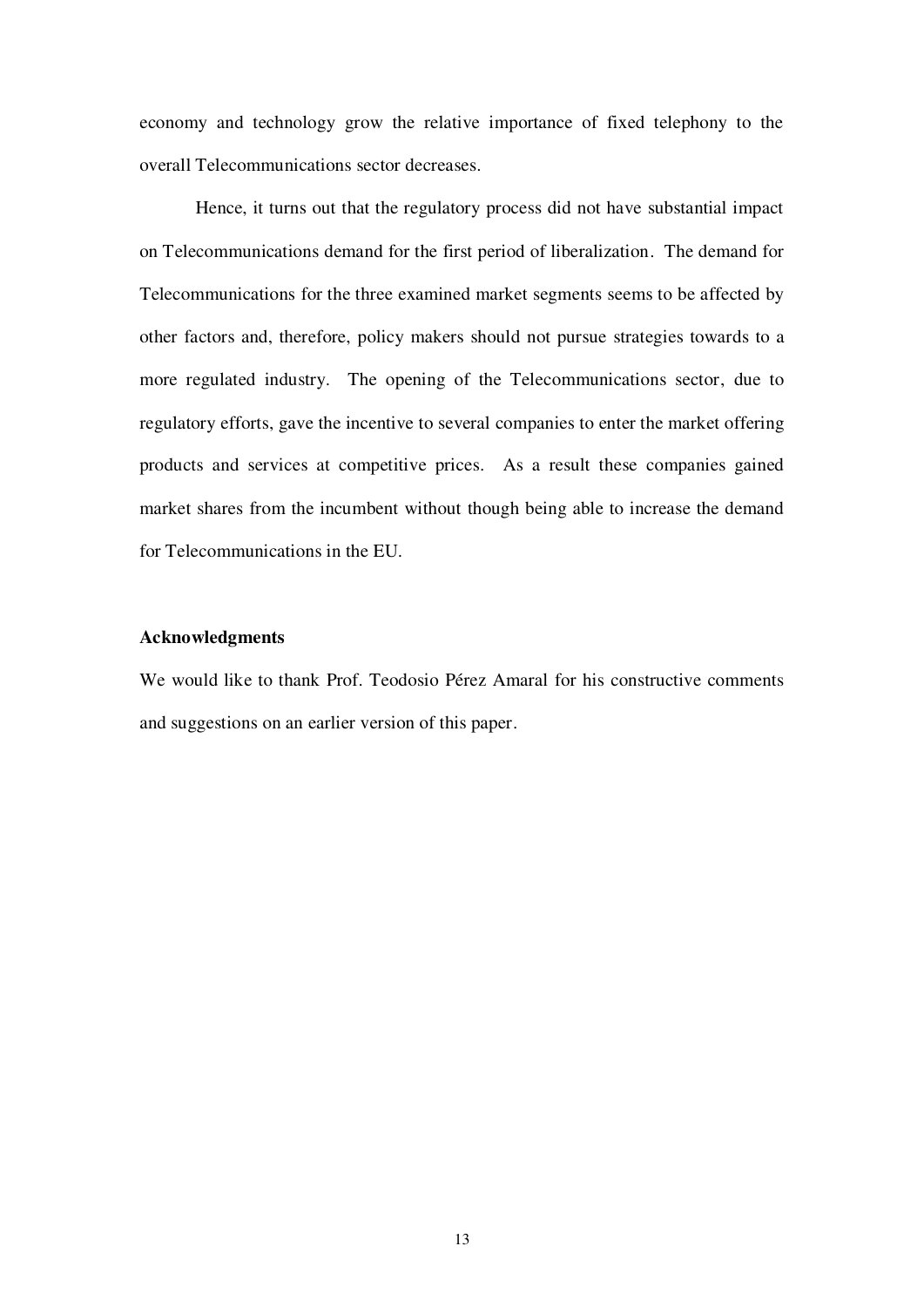#### **REFERENCES**

- Agiakloglou, C. and Bloutsos K., 2011, "Comparing Estimates of Risk Between Markets and Telecommunications Institutions in Europe", *Applied Economics Letters,* 18, pp. 575–579.
- Agiakloglou, C. and Gkouvakis M., 2014, "Causal Interrelations Among Market Fundamentals: Evidence From the European Telecommunications Sector", *The Quarterly Review of Economics and Finance* (In Press).
- Agiakloglou, C. and Karkalakos S., 2009, "A Spatial and Economic Analysis for Telecommunications: Evidence from the European Union", *Journal of Applied Economics*, XII**,** pp 11-32.
- Agiakloglou, C. and Polemis M., 2017, "The Impact of Structural Reforms on Telecommunications Performance", *Journal of Industry Competition and*  Trade, [https://doi.org/10.1007/s10842-017-0261-4.](https://doi.org/10.1007/s10842-017-0261-4)
- Agiakloglou, C. and Yiannelis D., 2005, "Estimation of Price Elasticities for International Telecommunications Demand", *International Advances in Economic Research,* 12, pp 131-137.
- Alesina, A., Silvia, A., Nicoletti, G., Schiantarelli, F., 2005. "Regulation and Investment". Journal of the European Economic Association, 3(4), pp. 791– 825.
- Arellano, M. Bond S., 1991. "Some Tests of Specification for Panel Data: Monte Carlo Evidence and an Application to Employment Equations", *Review of Economic Studies*, 58(2), 277-297.
- Averch, H. and Johnson L.L., 1962. "Behavior of the Firm Under Regulatory Constraint", *American Economic Review*, 52, pp. 1052–1069.
- Beesley and Littlechild., 1989. "The Regulation of Privatized Monopolies in the United Kingdom", *Rand Journal of Economics*, 20(3), pp. 454-472.
- Bortolotti, B. D' Souza J. Fantini, M. and Megginson W.L., 2002, ''Privatization and the Sources of Performance Improvement in the Global Telecommunications Industry'', *Telecommunications Policy*, 26, pp. 243-258
- Boylaud, O. and Nikoletti G., 2001, "Regulation, Market Structure and Performance in Telecommunications", *OECD Economic studies* No 32.
- Cadman., R., 2007, "Regulation and Investment in European Telecoms Markets. Prepared for the European Competitive Telecoms Association", Strategy and Policy Consultant Network.
- Conway P., Nicoletti, G., 2006, "Product Market Regulation in the Non-Manufacturing Sectors of OECD Countries: Measurement and Highlights", OECD Economics Department Working Papers 530.
- Datta, A. and Agarwal, S., 2004, ''Telecommunications and economic growth: a panel data approach'', *Applied Economics*, 36, pp. 1649-1654
- Estache, A. Goicochea, A. Manacorda, M., 2006, "Telecommunications Performance, Reforms and Governance", *World Bank Policy Research Working Paper 3822*
- Fink, C. A. Mattoo, and Rathindran, R., 2002. "Liberalizing Basic Telecommunications: Evidence from Developing Countries." World Bank Working Paper, Washington.
- Gwartney, J.D., Hall, J., Lawson, R., 2012, "Economic Freedom of the World: 2012 Annual Report", *Vancouver, BC: The Fraser Institute*.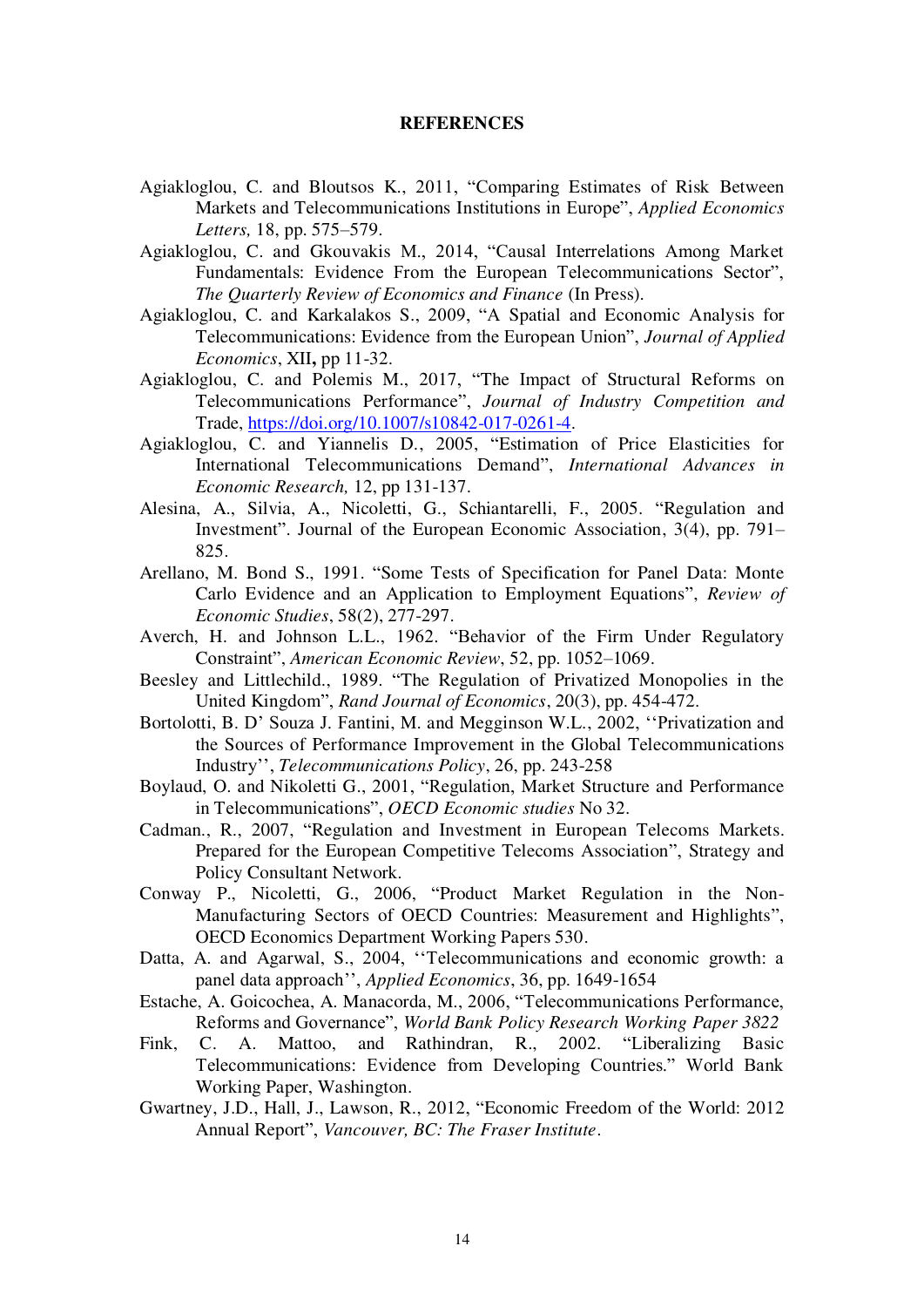- Gual, J. and Thrillas, Fr., 2004, ''Telecommunications Policies: Determinants and Impact'', *Centre for Economic Policy Research Discussion paper series 4578*, London: CEPR
- Gutierrez, L.H., 2003, "The Effect of Endogenous Regulation on Telecommunications Expansion and Efficiency in Latin America", *Journal of Regulatory Economics*, 23(3), pp. 257-286
- Hausman, J., 1978, "Specification Tests in Econometrics", *Econometrica*, 46, pp. 1251- 1262.
- Hausman, J. and Ros, Α., 2013, "An Econometric Assessment of Telecommunications Prices and Consumer Surplus in Mexico Using Panel Data", *Journal of Regulatory Economics*, 43, pp. 284–304
- Kim, J. Kim, Y. Gaston, N. Lestage, R. Kim, Y. Flacher, D., 2011. "Access Regulation and Infrastructure Investment in the Mobile Telecommunications Industry", *Telecommunications Policy* 35**,** pp. 907–919.
- Knorr, A., 2002, "Liberalization in Telecommunication*", HWWA Discussion Paper 162*
- Laffont, J. and Tirole, J., 2000, "Competition in Telecommunications", MIT Press, London
- Leibenstein, H., 1966. "Allocative Efficiency versus X-Efficiency", *American Economic Review*, 56, pp. 392–415.
- Lestage, R. Flacher, D. Kim, Y. Kim, J. Kim, Y., 2013, "Competition and Investment in Telecommunications: Does Competition Have the Same Impact on Investment by Private and State-Owned Firms?", *Information Economics and Policy* 25, pp. 41–50.
- Li, Y. and Lyons, B., 2012, "Market Structure, Regulation and the Speed of Mobile Network Penetration", *International Journal of Industrial Organization*, 30, pp. 697–707
- Madden, G. and Savage, S.J., 1998, "CEE Telecommunications Investment and Economic Growth", *Information Economics and Policy*, 10, pp. 173- 195
- Madden, G. and Savage, S.J., 2000, "Market Structure, Competition, and Pricing in United States International Telephone", *The Review of Economics and Statistics*, 82, pp. 291-296.
- Munoz, T. G. and Amaral, T. P., 1998, "Econometric modeling of Spanish very long distance international calling", *Information Economics and Policy*, 10, pp. 237-252.
- Nesta, L., Vona, F., Nicolli, F., 2014, "Environmental Policies, Competition and Innovation in Renewable Energy", *Journal of Environmental Economics and Management*, 67, pp. 396–411.
- Paleologos, J. and Polemis, M., 2013. "What Drives Investment in the Telecommunications Sector? Some Lessons from the OECD Countries", *Economic Modelling*, 31, pp. 49-57.
- Pompei, F., 2013, "Heterogeneous Effects of Regulation on the Efficiency of the Electricity Industry Across European Union Countries", *Energy Economics* 40, pp. 569–585.
- Röller, L-H., Waverman, L., 2001. "Telecommunications Infrastructure and Economic Development: A Simultaneous Approach", *The American Economic Review*, 91(4), pp. 909-923 .
- Ros, A. 1999, ''Does Ownership or Competition Matter? The Effects of Telecommunications Reform on Network Expansion and Efficiency'', *Journal of Regulatory Economics*, 15, pp. 65-92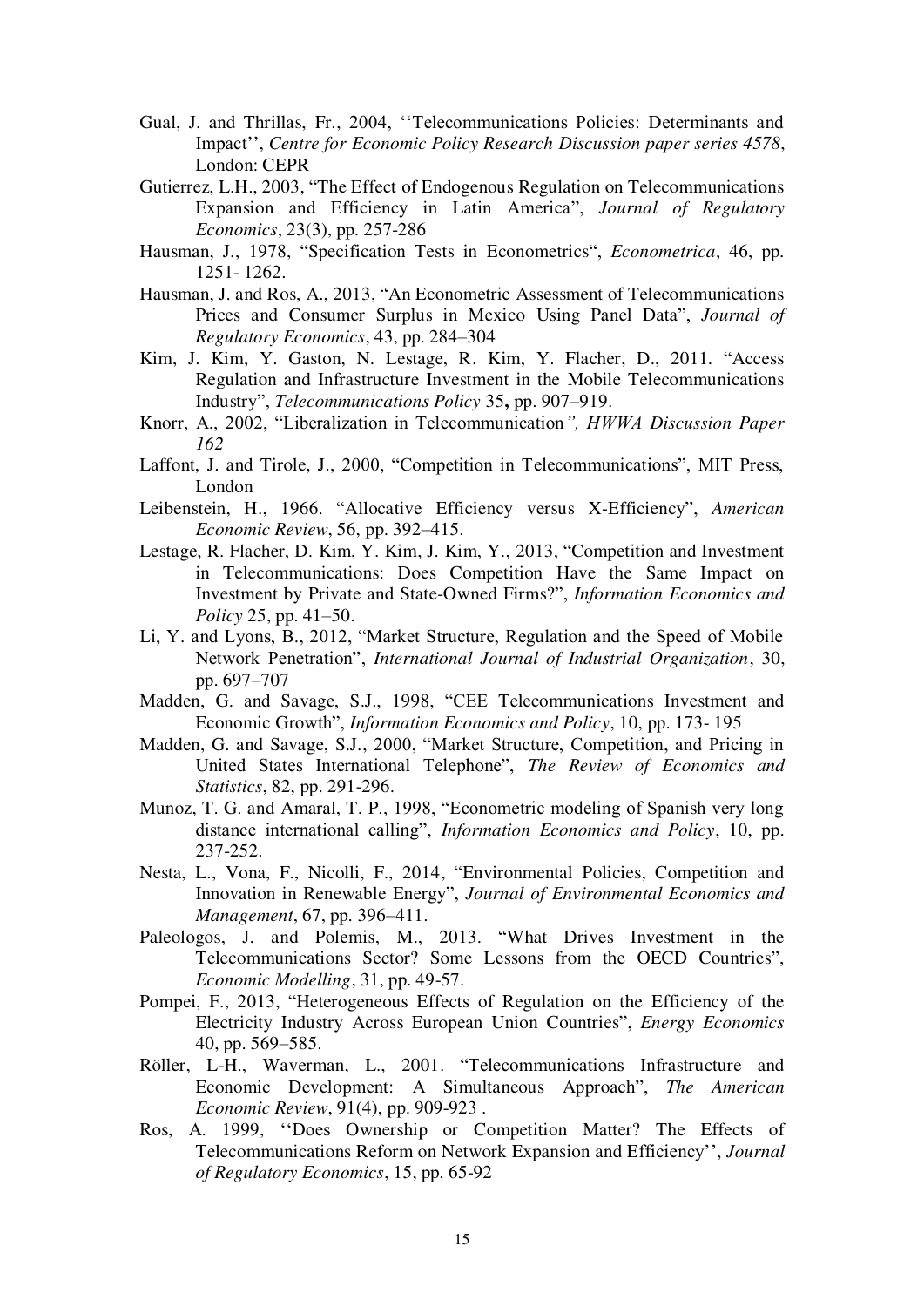- Rohlfs, J. 1974, "A Theory of Interdependent Demand for a Communications Service" *Bell Journal of Economics,* 5(1), pp. 16-37.
- Schenker, N. and Taylor J.M.G., 1996 "Partially Parametric Techniques for Multiple Imputation", *Computational Statistics and Data Analysis*, 22, pp. 425-446.
- Squire, L., 1973, "Some Aspects of Optimal Pricing for Telecommunications", *The Bell Journal of Economics*, 4(2), pp. 515-525.
- Thatcher, M., 1999, "The Europeanization of Regulation. The Case of Telecommunication", European University institute, Working Paper RS (N 99/22).
- Taylor, L., D. 1994, *Telecommunications Demand: A Survey and Critique*, London, Kluwer Academic.
- Wallsten, S. J., 2001, "An Econometric Analysis of Telecom Competition, Privatization and Regulation in Africa and Latin America", *The Journal of Industrial Economics*, 49, pp. 1-19.
- Wallsten, S. J., 2004, "Privatizing Monopolies in Developing Countries: The Real Effects of Exclusivity Periods in Telecommunications", *Journal of Regulatory Economics*, 26(3), pp. 303–320.
- Winter,S., 1984. "Schumpeterian Competition in Alternative Chronological Regimes". *Journal of Economic Behavior and Organization* **28**, pp. 287–320.
- Wright, J. 1999, "International Telecommunications, Settlement Rates and the FCC", *Journal of Regulatory Economics*, 15, pp. 267-291.
- Yemane, Wolde–R. 2007, "Another Look at the Relationship Between Telecommunications Investment and Economic Activity in the United states", *International Economic Journal*, 21, pp. 199-205
- Yoo, S. H. and Kwak, S. J., 2004, ''Information Technology and economic development in Korea: a causality study'', *International Journal of Technology Management*, 27, pp. 57-67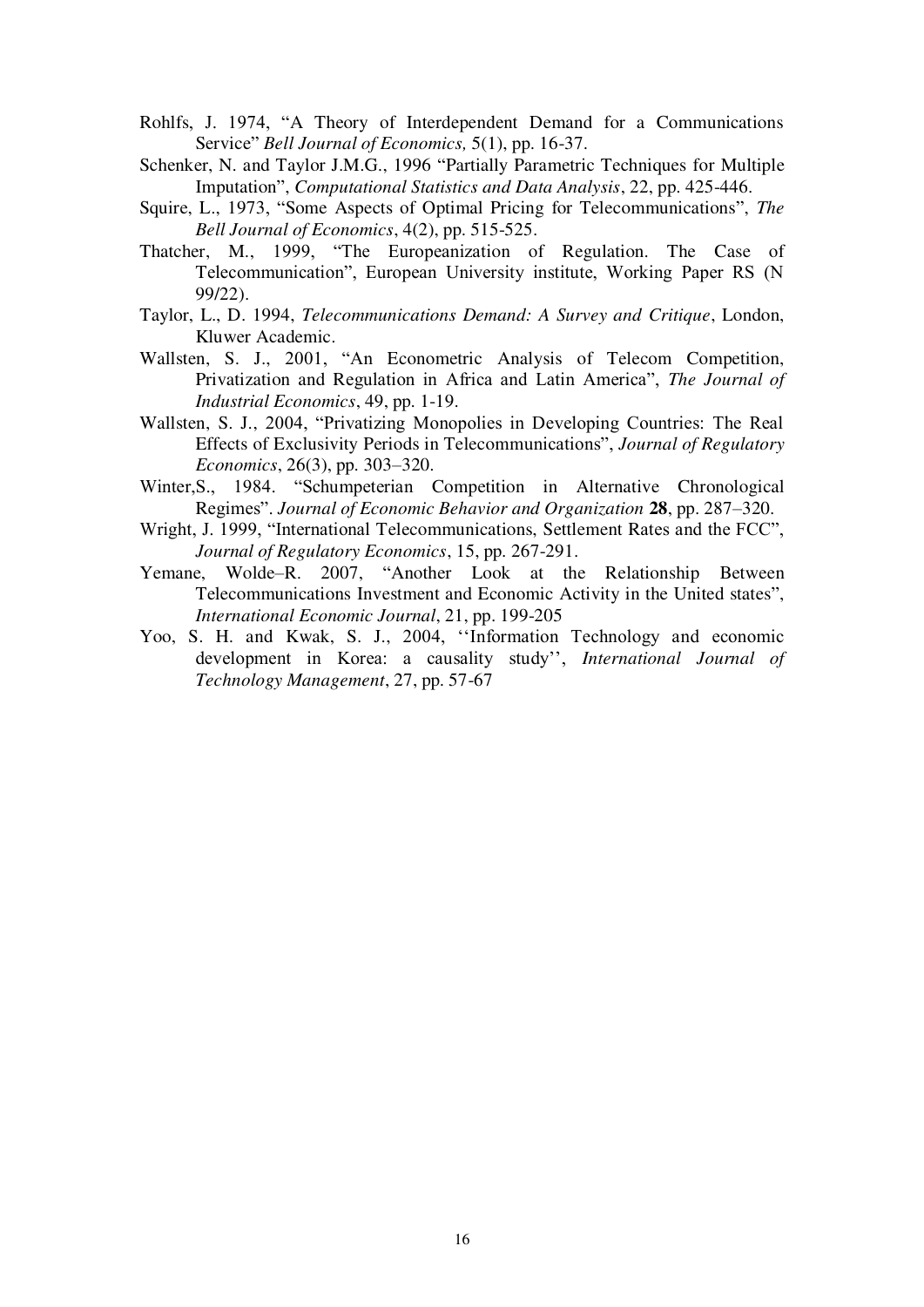# **List of Tables**

| <b>Coefficients</b> | <b>Fixed</b>     | <b>Mobile</b>          | <b>International</b> |  |
|---------------------|------------------|------------------------|----------------------|--|
|                     | <b>Telephony</b> | <b>Telephony</b>       | <b>Telephony</b>     |  |
| Constant            | 27.765***        | $16.038***$            | 13.552***            |  |
|                     | (40.557)         | (15.153)               | (15.298)             |  |
| <b>RRI</b>          | 0.015            | 0.001                  | $0.010*$             |  |
|                     | (1.074)          | (0.051)                | (0.467)              |  |
| COMP_LOCAL          | $-0.053$         |                        |                      |  |
|                     | $(-1.121)$       |                        |                      |  |
| COMP_MOB            |                  | $0.511^{\ast\ast\ast}$ |                      |  |
|                     |                  | (4.696)                |                      |  |
| <b>COMP_INTER</b>   |                  |                        | $0.135^{\ast\ast}$   |  |
|                     |                  |                        | (2.320)              |  |
| <b>PRIV</b>         | $-0.009$         | $0.144***$             | $-0.005$             |  |
|                     | $(-0.159)$       | (2.448)                | $(-0.092)$           |  |
| <b>F_SUBS</b>       | $0.039***$       |                        | $0.035***$           |  |
|                     | (15.440)         |                        | (10.453)             |  |
|                     |                  | $0.021^{\ast\ast\ast}$ |                      |  |
| <b>M_SUBS</b>       |                  | (26.654)               |                      |  |
| <b>POP</b>          | $-0.022***$      | $0.019***$             | $0.025\sp{***}$      |  |
|                     | $(-8.493)$       | (3.648)                | (5.845)              |  |
| <b>FRASER</b>       | $-0.364***$      | $0.243***$             | $0.220***$           |  |
|                     | $(-5.431)$       | (3.403)                | (3.576)              |  |
| <b>Diagnostics</b>  |                  |                        |                      |  |
| Observations        | 180              | 207                    | 335                  |  |
| Adjusted $R^2$      | 0.98             | 0.97                   | 0.94                 |  |
| S.E of regression   | 0.22             | 0.28                   | 0.29                 |  |
| F-statistic         | $728.16***$      | $360.91***$            | 222.74***            |  |
|                     | [0.00]           | [0.00]                 | [0.00]               |  |

**Table 1:** Fixed effects results

Note: Robust standard errors are in parentheses. The numbers in square brackets are the p-values. Significant at \*\*\*1%, \*\*5% and \*10% respectively.